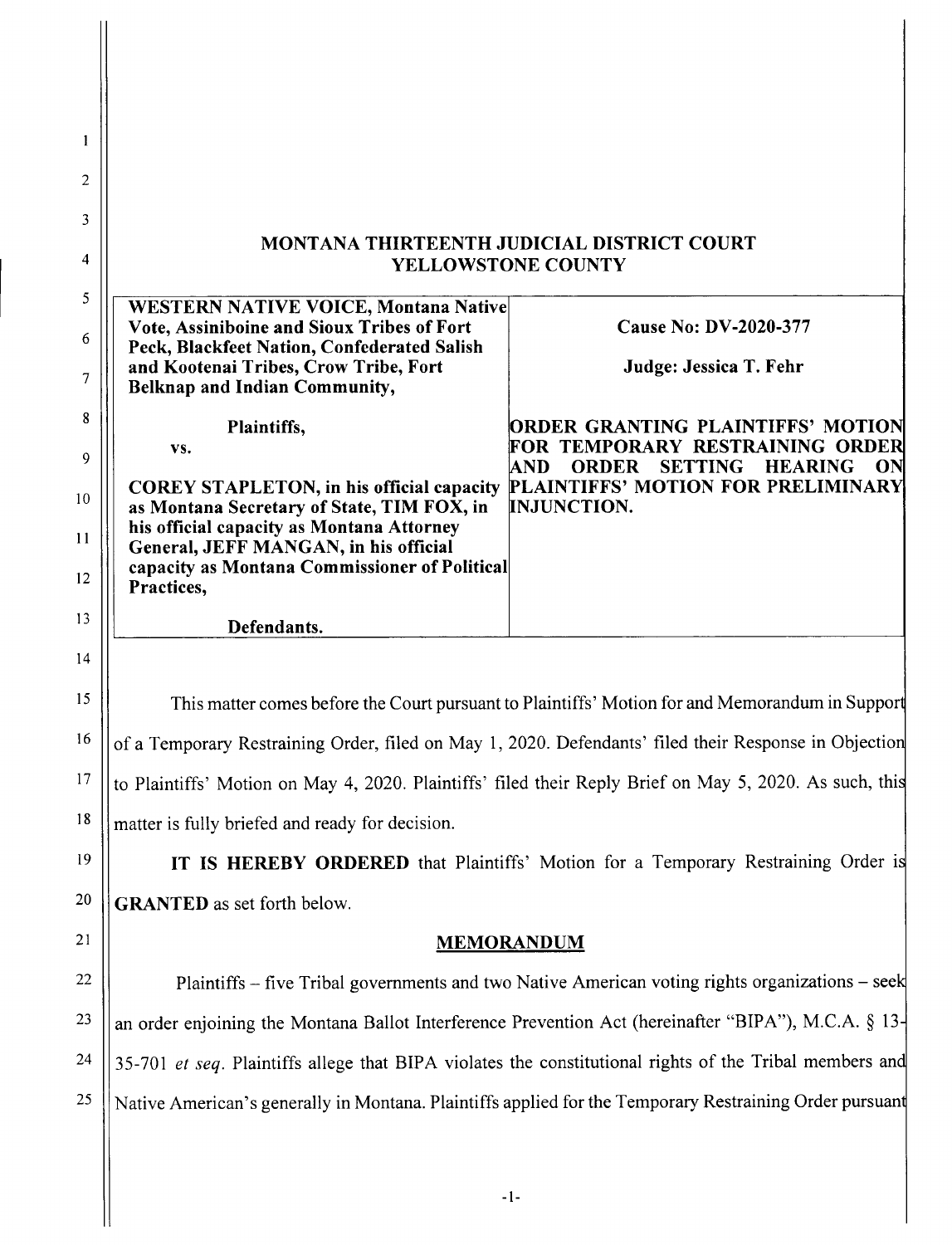2 7 to M.C.A. § 27-19-314, pending a ruling on their Motion for a Preliminary Injunction to prevent th enforcement of BIPA. Plaintiffs incorporate by reference the evidence and arguments presented in thei Motion for Preliminary Injunction, including the declaration and seven affidavits presented in conjunctio with their Motion for Preliminary Injunction, which Plaintiffs state were made upon personal knowledge. Plaintiffs have attached the documents and exhibits contained in their Motion for Preliminary Injunctio to their Motion for Temporary Restraining Order. Plaintiffs state that they provided notice of thi application to the Defendants on May 1, 2020, and duly served this application upon them on May 1, 2020. 3 4 5 6 8

9 | In the Motion for a Temporary Restraining Order, Plaintiffs contend that BIPA violates their rights under the Montana Constitution, including the right to vote, freedom of speech, freedom of association and due process; specifically, that the evidence the Plaintiffs present in the Motion for a Preliminary Injunction, and subsequently their Motion for a Temporary Restraining Order, demonstrates that Nativ American voters on rural reservations in Montana face multiple barriers to voting; and that Native American voters often must rely on third-party assistance to collect and convey their ballots to election officials or the post office. Plaintiffs assert that many Native Americans in Montana face disproportionat access to voting opportunities that most Montanans enjoy. Plaintiffs assert that non-traditional addresses scarcity of post offices, P.O. Boxes and mail drop-off boxes, coupled with geographic isolation and higher rates of poverty, create barriers to Native Americans being able to exercise their right to vote in Montana. Plaintiffs contend that Native Americans who live on reservations and experience the described barrier often rely on pooling their ballots with family and community members to vote, or by relying on organize ballot collectors, such as those trained by Plaintiffs Western Native Voice and Montana Native Vote. Plaintiffs argue that BIPA penalizes and discourages the collection of ballots from Native America Communities, creating an undue hardship on Native American voters and leading to Native America disenfranchisement. 10 11 12 13 14 15 16 17 18 19 20 21 22 23 24

25

 $\mathbf{I}$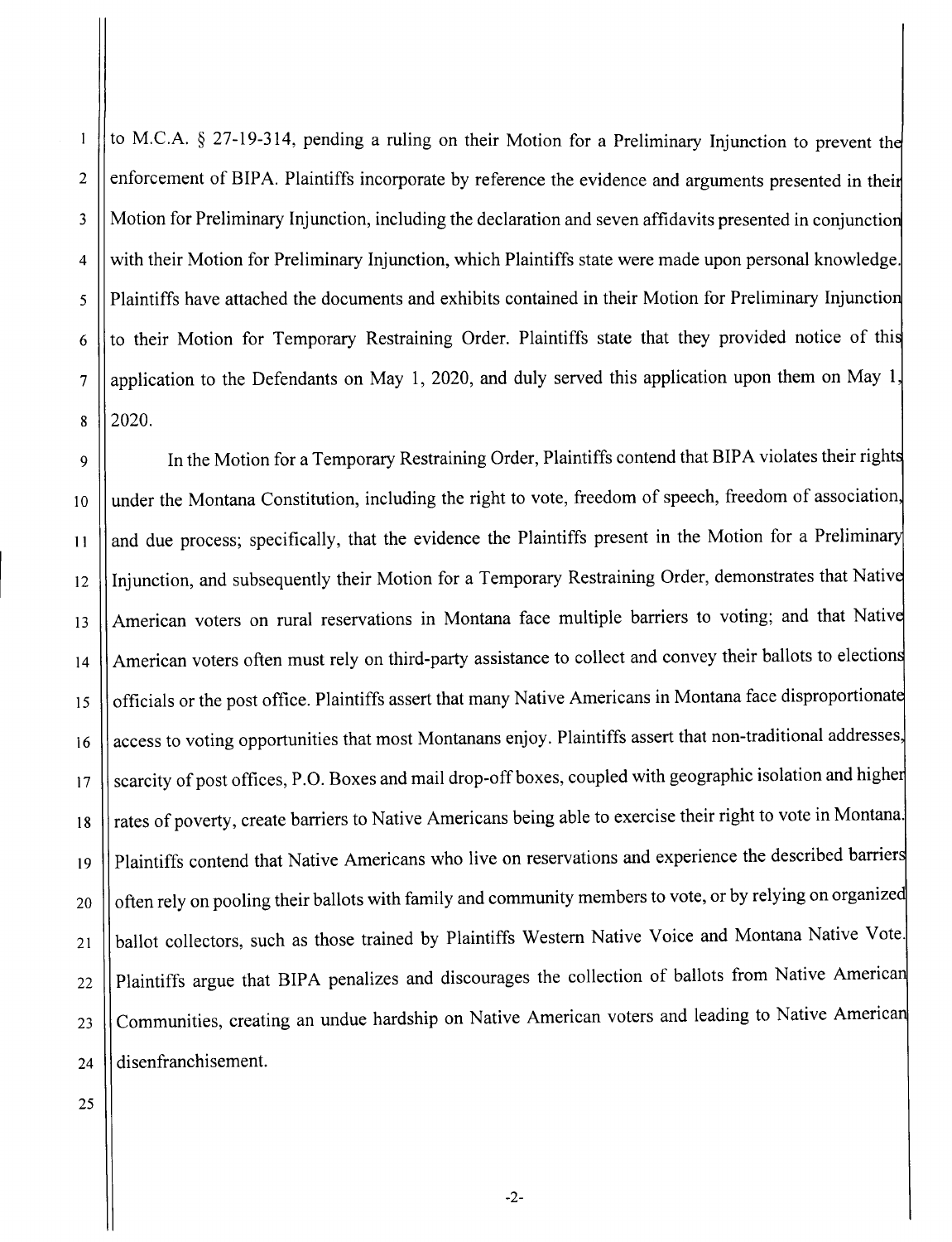2

 $\mathbf{1}$ 

3

4

5

Defendants argue that Plaintiffs' Motion for a Temporary Restraining Order should be denied du to Plaintiffs "wait[ing] until the eve of the election to file, after their preliminary injunction motion wa fully briefed." Defendants argue that the Plaintiffs could have filed their Motion for a Temporary Restraining Order in conjunction with their Complaint or with their Motion for a Preliminary Injunction. Defendants state that by waiting to file their Motion for a Temporary Restraining Order, the equities li strongly against granting the Plaintiffs' Motion for a Temporary Restraining Order.

## 7 **DISCUSSION**

8 | Where an application for an injunction is made upon notice or an order to show cause, either before 9 || or after answer, the court or judge may enjoin the adverse party, until the hearing and decision of the 10 | application, by an order, which is called a temporary restraining order. M.C.A. § 27-19-314. Montana law 11 | permits a court to issue a temporary restraining order or a preliminary injunction as follows:

- 12 (1) when it appears that the applicant is entitled to the relief demanded;
- 13 (2) when it appears that the commission or continuance of some act during the litigation 14 || would produce a great or irreparable injury to the applicant; or
- 15 (3) when it appears during the litigation that the adverse party is doing or threatens or is 16 || about to do or is procuring or suffering to be done some act in violation of the applicant's 17 || rights, respecting the subject of the action and tendering to render the judgment 18 | ineffectual.

19 || M.C.A. § 27-19-201. A finding by the Court that one subsection is satisfied is sufficient to demonstrate  $t_{120}$  || the requirements of the statute are satisfied. *Mont. Cannabis Indus. Ass'n v. State,* 2012 MT 201,  $\P$  14,  $_{21}$  | 366 Mont. 244.

 $22$  || In the Motion for a Temporary Restraining Order, Plaintiffs contend that they are entitled to relief  $\frac{1}{23}$  || based on the merits of their claims; that they will suffer irreparable injury that outweigh any potential  $_{24}$   $\parallel$  damage to the Defendants, and that balancing of the equities favors them. Defendants did not provide the  $_{25}$  Court with any substantive argument as to why Plaintiffs' Motion for a Temporary Restraining Order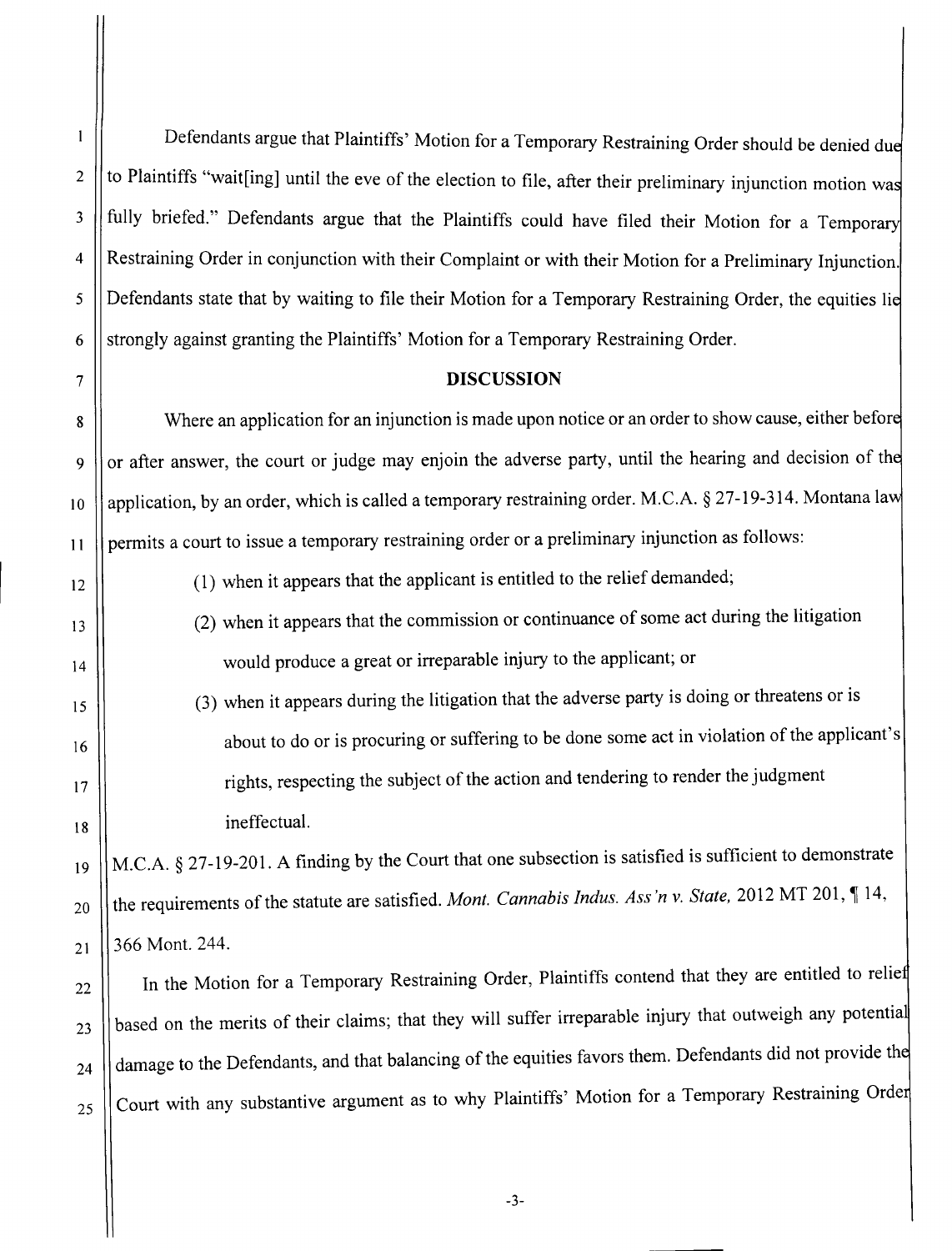should not be granted. Defendants simply direct the Court to the timeline of the proceedings and argue  $\mathbf{l}$ 2  $\parallel$  that caselaw disfavors rewarding untimely filing. Upon review, the cases cited by Defendants are 3 distinguishable from the current matter before the Court. For example, In *Oakland Tribune, Inc.* v.  $4 \vert$  *Chronical Publ'g Co.,* 762, F.2d 1374, 1377 (9<sup>th</sup> Cir. 1985), the plaintiff had waited the course of several 5 years before initiating litigation to protect their rights. In *Doe* v. *State,* 2010 LEXIS 365, No. BDC-2009  $6$  || 1163 \*5 (Mont. First Jud. Dist. June 2, 2010), the plaintiff allowed his underlying matter to proceed for  $7$   $\parallel$  six months before filing for a Motion for a Temporary Restraining Order. In the present matter, Plaintiffs 8 || filed their Motion for Preliminary Injunction in March of 2020, approximately two months before they 9 || filed their Motion for a Temporary Restraining Order. The Court is not persuaded by the Defendants' 10 || assertion that Plaintiffs waited until the eleventh hour to request relief, when in fact, although a hearing  $\frac{11}{11}$  | on the Petition for Preliminary Injunction had yet to be set when the Petition for a Temporary Restraining 12 | Order was filed, the Defendants had at least two months' notice that the Plaintiffs were seeking an 13 | injunction as to BIPA. Further, the Plaintiffs seek an interim legal remedy in the form of a Temporary  $_{14}$  | Restraining Order, which Montana law empowers them to do and is often done in conjunction with a 15 || request for injunctive relief. As referenced in the Plaintiffs' Reply Brief, additional authority cited by the  $_{16}$  | Defendants is distinguishable from this matter on numerous grounds; that individual's motions for 17 || temporary restraining orders failed on grounds subsequent to or in conjunction with late filings *(Dahl v*. 18 *Swift Distribution, Inc.,* No. CV 10-0055,2010 U.S. Dist. LEXIS 35938, \*8, 11 (C.D. Cal. Apr. 1,2010)' *<sup>19</sup> Chapman* v. *Merch Mart Props.,* No. 2:07-CV-61, 2007 U.S. Dist. LEXIS 21549 \*8, (D. Vt. Mar. 23  $_{20}$   $||$  2007); *In re. Fister*, 2014 U.S. Dist. LEXIS 121306,  $*$ 6); and that, because the instant action relies 21 | exclusively on the Montana Constitution, federal authority is not binding *(Purcell v. Gonzalez, 549 U.S.*  $_{22}$  || 1, 4, 127 S. Ct. 5, 7, 166 L. Ed. 2d1 (2006)).

 $23$  | Based on the information to date, including a review of the pleadings, the Court finds that the  $_{24}$  | continued application of BIPA in Montana, pending a hearing on the requested preliminary injunction,

25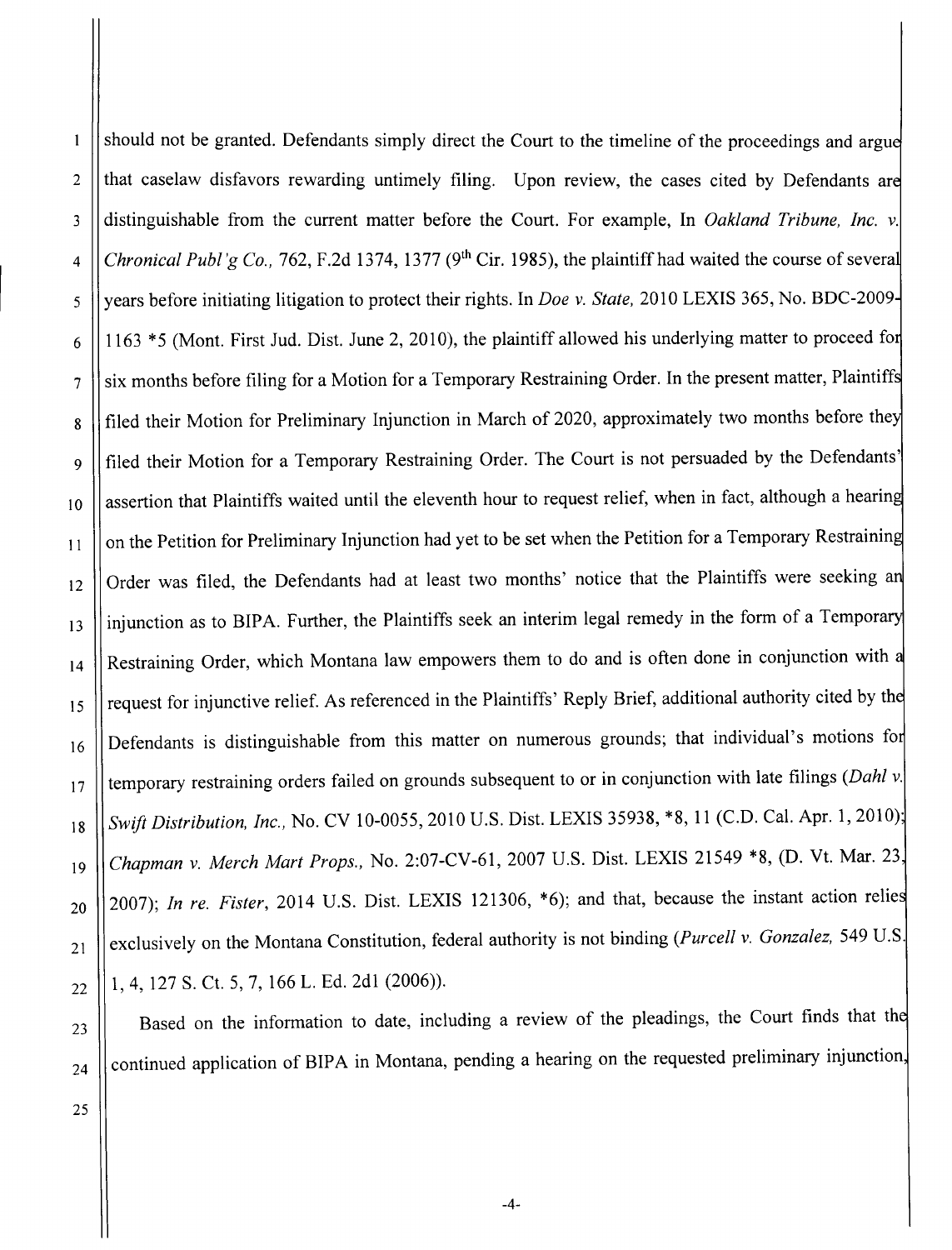shall be halted immediately to ensure Plaintiffs do not suffer irreparable injury in the interim as permitted 2  $\vert$  by M.C.A. § 27-19-314(2).

## 3 **ORDER**

4 **THEREFORE, IT IS HEREBY ORDERED** that Plaintiffs' Motion for a Temporary Restraining 5 Order is **GRANTED and Defendants shall be restrained until further order of this Court fro** 6 **applying and enforcing the Montana Ballot Interference Prevention Act, M.C.A. § 13-35-701** *et seq.*

 **IT IS FURTHER ORDERED** that a Hearing on Plaintiffs' Motion for a Preliminary Injunction shal be held on **Friday, May 29, 2020 at 9:00 A.M.** in Courtroom 506 of the Yellowstone County Courthouse 9 || Billings, Montana. Should they so desire, the parties may participate in the hearing by video and shall 10 I inform the Court of their decision to do so by contacting the Court's Law Clerk, Bradley Kneeland, at Bradley.Kneeland@mt.gov, by the end of business on **Tuesday, May 26, 2020,** so that vide || arrangements can be made.

13 | Additionally, the Court would direct the parties to Rule 5 of the Local Rules of Practice of the District 14 || Court of the Thirteenth Judicial District, which requires, in an effort to ensure the Court is aware of all 15 || time sensitive filings, that a courtesy copy of any motion for which a hearing is requested or other 16 | immediate action by the Court is sought, is provided directly to the Court in chambers. Parties may provide 17 || courtesy copies to the Court by emailing the Court's Law Clerk at the previously stated address.

18 **DATED** this 20th day of May, 2020.

HON/JESSIGA LÆHR, DISTRICT JUDGE

25 Alora Thomas-Lundborg, ACLU Dale Ho, ACLU Lilian Alvemaz, ACLU of Montana Alex Rate, ACLU of Montana 24  $\vert \vert$  cc:

19

 $\mathbf{1}$ 

20

21

22

23